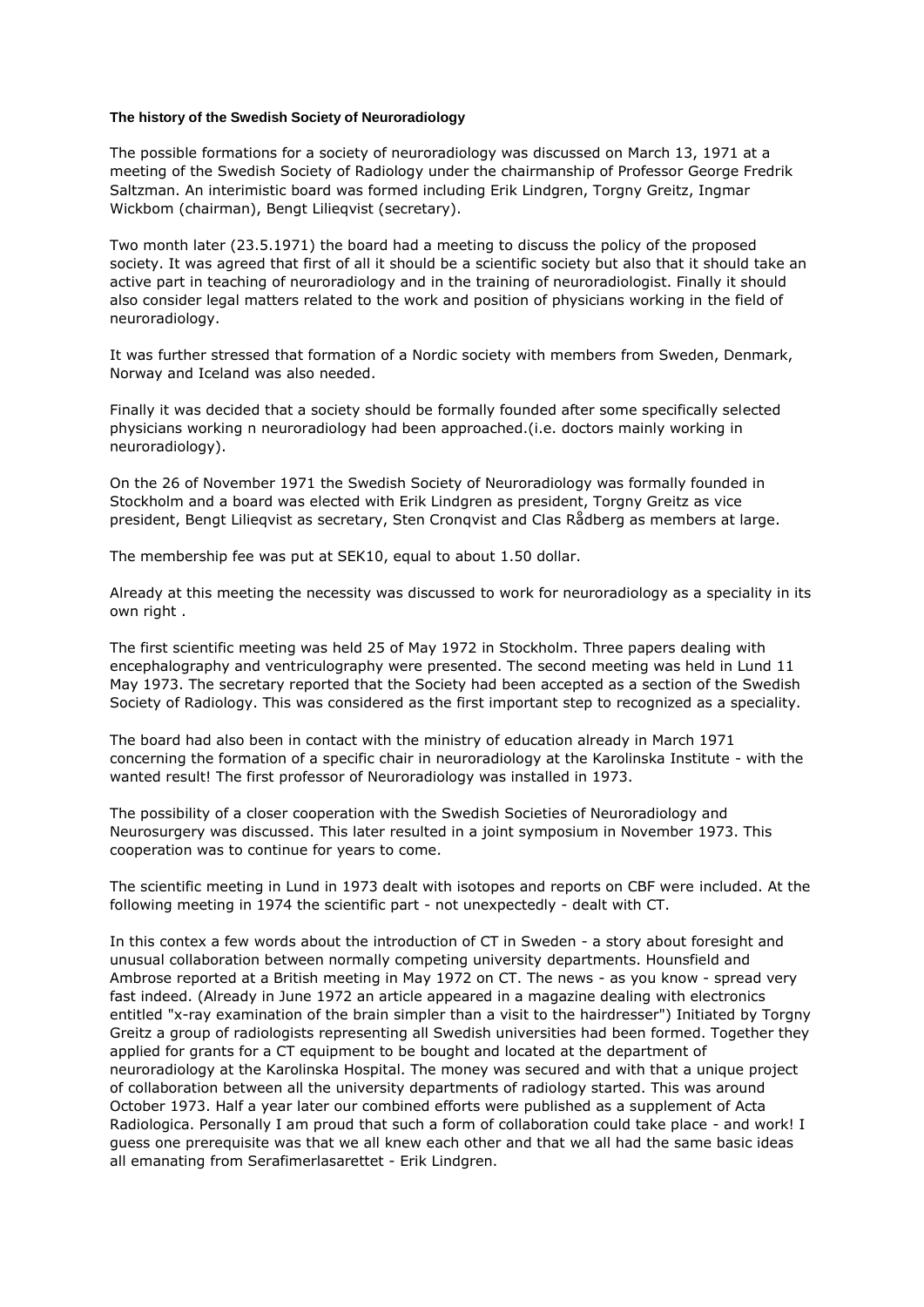Over the following years the Society continued the work to have neuroradiology recognized as a speciality. The next step was to bring the Swedish Health authorities to accept certain rules as to who should be qualified to perform neuroradiology. Eventually this was put on paper and thus some kind of standard was set.

Further steps included neuroradiology courses arranged by the Society, courses arranged by neuroradiologist in the different universities. Some of these courses were directed to radiologists wanting to become specialists in radiology. Other aimed at neuroradiologist as a "continuing education".

All our work gave result and ultimately our goal was reached - neuroradiology became a speciality the 1st January 1991.

One may say that the Nordic Society of Neuroradiology - formed in Bergen, Norway, 1972 - is very loosely organized. The meeting is held once yearly, in the beginning separately, during the last years in connection with the yearly arranged meetings of the Nordic radiological societies. The place varies from year to year between the Nordic countries. The reasons why we have changed from separate to joint meetings are several. First, it simply became too many meetings, secondly, there were complaints that we - the neuroradiologist - isolated ourselves from the rest of radiologists. These complaints were not unfounded. We had as mentioned sought and got an extremely good cooperation with the neurorsurgeons, neuroradiologist, neurochemist and neurophysiologist, and maybe neglected the radiologists. Indeed this was reversed to what it used to be where we had a feeling that the general radiologists tended to forget us. The pendulum swings!

For each Nordic meeting there is a president who happens to be the local neuroradiologist responsible for the scientific program and the collaboration with the board of Nordic Society of Radiology. Actually there are only two persons who are continuously working for the Nordic Society - the secretary who is also treasurer and the auditor. Very simple, very easy to work with - and functioning!

Some general comments partly based upon an series of booklets published by Nycomed with contributions by Lindgren, Greitz, Fredzell, Bergström and others.

True neuroradiology is, according to Lindgren, radiology using methods to demonstrate the nervous system. Thus according to him neuroradiology started when air was first used as contrast agent.

Greitz stresses that it is not Swedish neuroradiologist who are responsible for the fundamental breakthroughs in neuroradiology. However, they have often been first to make methods clinically useful and to make them complete.

Erik Lindgren does not consider Schiller as the father of neuroradiology. This is in opposition to the view taken by Fischgold and Bull (1976). In the same way Erik Lindgren is of the opinion that the first true symposium was held 1949 in Rotterdam. The reason being that in Antwerp 1939 only 2 reports out of 25 dealt with true neuroradiology - one by Lysholm dealing with ventriculography, the other about angiography by Dyes.

At the following symposium in Stockholm 1952, officially the third - according to Lindgren the second - American colleageues took part for the first time.

The symposium in Rome in 1961 accumulated such a crowd of people that the idea of a true symposium - i.e. every speaker having free time to speak, free time to discuss - had to be abandoned. It became -again according to Lindgren - a common congress, and so it has remained.

On the topic of symposia, George Fredzell at Elema Schönander and father of the filmchanger, Mimer Orbix etc. recalled a memory from New York. A Mimer was to be exhibited and arrived in New York in two containers painted in the Swedish colours - blue and yellow. They were delivered 36 hours before the opening but were found to be too large to possibly pass the doors of the hotel. The delivery company simply left them outside in the street and succeeded in blocking the morning